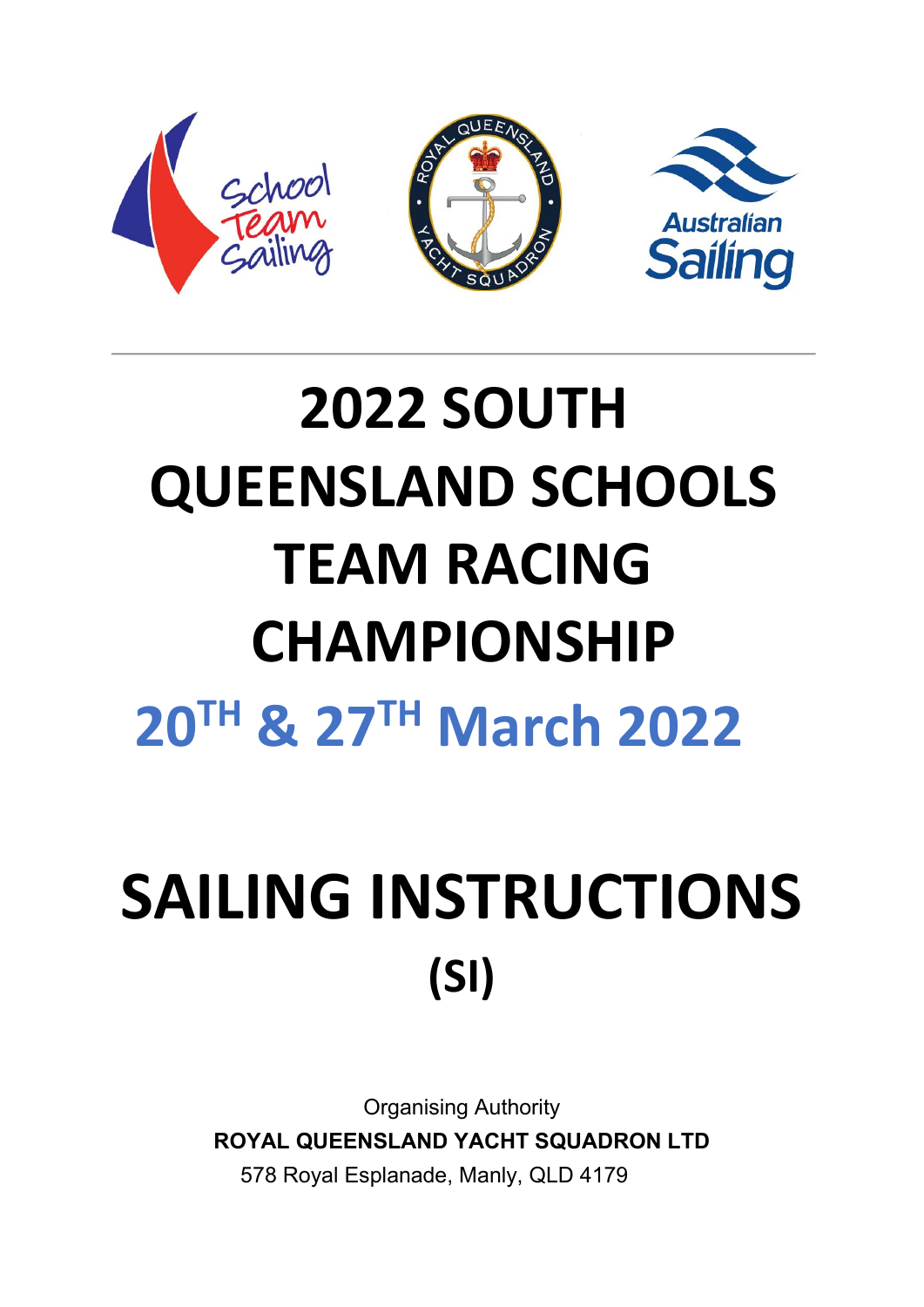*The notation '[NP]' in a rule of the sailing instructions (SIs) means that a boat may not protest another boat for breaking that rule. This changes RRS 60.1(a).* 

*The notation [DP] in a rule of the sailing instructions (SI's) means that a protest committee can award a penalty less than disqualification (including no penalty) at their discression. This changes Rule 64.2*

#### **1. RULES**

- 1.1. The event is governed by the rules as defined in The Racing Rules of Sailing and umpired as per the Teams Racing Rules (RRS Appendix D).
- 1.2. The prescriptions and special regulations of Australia Sailing (AS) Part 2 will apply.
- 1.3. Where there is a difference between the Notice of Race (NoR) and the Sailing Instructions (SI) the SI take precedence.
- 1.4. Competitors must follow all Club COVID-19 Policies [\(https://www.rqys.com.au/policiesanddocuments/](https://www.rqys.com.au/policiesanddocuments/) )

## **2. CHANGES TO SAILING INSTRUCTIONS**

2.1. Any change to the sailing instructions will be posted before 0830 on the day it will take effect, except that any change to the schedule of races will be posted by 2000 on the day before it will take effect.

#### **3. COMMUNICATIONS WITH COMPETITORS**

- 3.1. Notices to competitors will be posted on the official notice board located at <https://www.rqys.com.au/sailingnoticeboard/> .
- 3.2. The race office is located at The RQYS Sailing Office located adjacent to Rigging Lawn 2, telephone 3396 8666, email [sailing@rqys.com.au](mailto:sailing@rqys.com.au).
- 3.3. [DP] [NP] While racing, except in an emergency, a boat shall not make voice or data transmissions and shall not receive voice or data communication that is not available to all boats.

#### **4. [DP] [NP] CODE OF CONDUCT**

- 4.1 Competitors and support persons shall comply with reasonable requests from race officials.
- 4.2 Competitors and support persons shall handle any equipment by the organizing authority with care, seamanship, in accordance with any instructions for its use and without interfering with its functionality.

#### **5. SIGNALS MADE ASHORE**

- 5.1. Signals made ashore will be displayed at the official flag pole located at the top of the Eastern Gangway of the Bill Kirby Docks.
- 5.2. When flag AP is displayed ashore, '1 minute' is replaced with 'not less than 30 minutes' in Race Signals AP.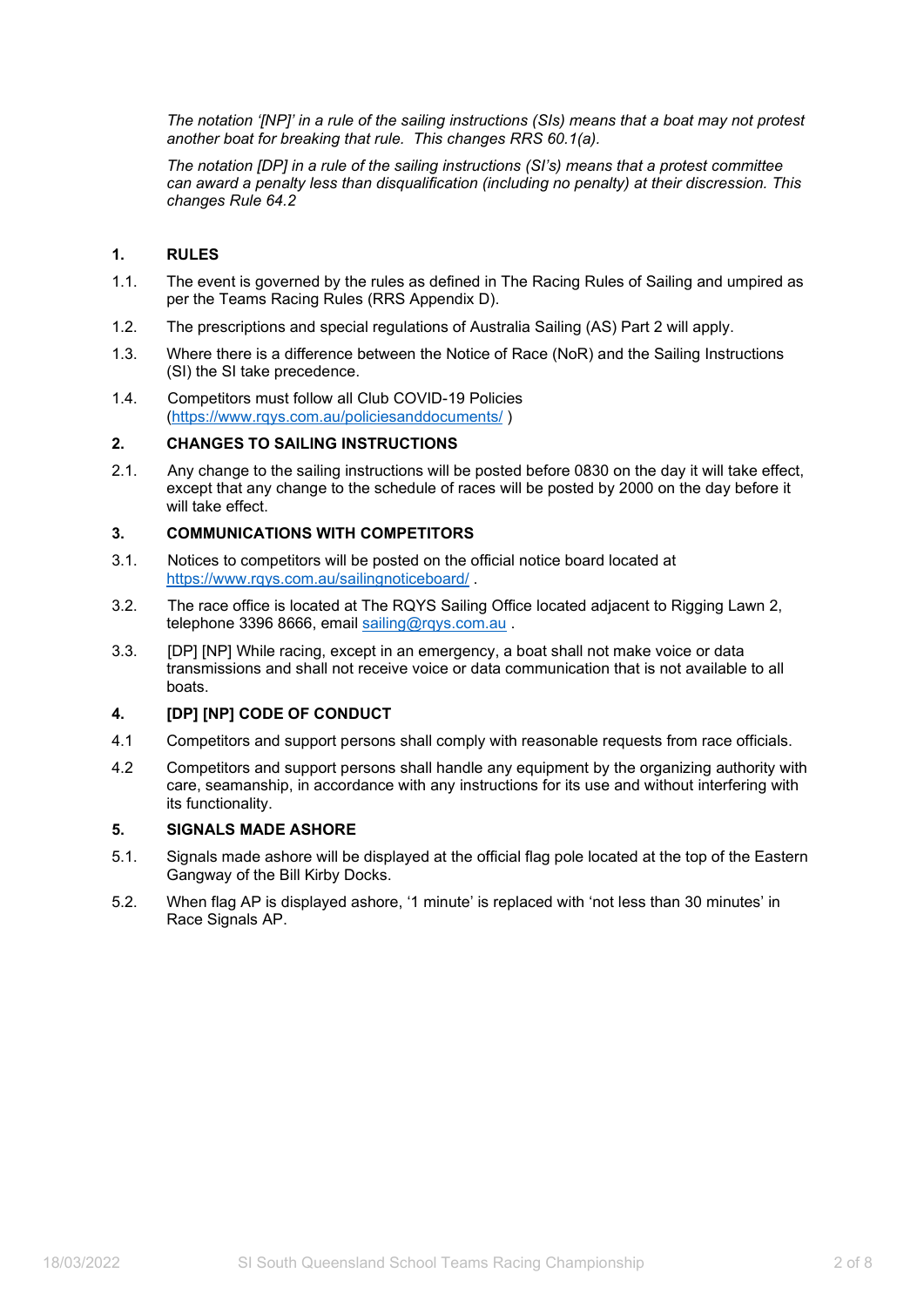## **6. SCHEDULE OF RACES**

## 6.1.

| <b>DATE</b>          | <b>EVENT</b>                                                  | <b>TIME</b>         |
|----------------------|---------------------------------------------------------------|---------------------|
| Sunday 20 March 2022 | <b>Compulsory Competitors Briefing on</b><br>the Rigging Lawn | 0900 hrs            |
|                      | <b>First Warning Signal</b>                                   | 1000 hrs            |
|                      | No Warning Signal After                                       | 1600 hrs            |
|                      | <b>Compulsory Competitors Briefing on</b><br>the Rigging Lawn | 0900 hrs            |
| Sunday 27 March 2022 | <b>First Warning Signal</b>                                   | 1000 hrs            |
|                      | No Warning Signal After                                       | 1500 hrs            |
|                      | Presentation on the Rigging Lawn                              | <b>After Racing</b> |

## **7. CLASS FLAGS**

7.1. The class flag ashore will be the Pacer Class flag.

## **8. RACING AREA**

8.1 SI Attachment A shows the location of the racing area.

#### **9. COURSES**

9.1. The diagram in SI Attachment B shows the course, including the approximate angles between legs, the order in which marks are to be passed, and the side on which each mark is to be left.

## **10. MARKS**

10.1. Marks are as described in SI Attachment B.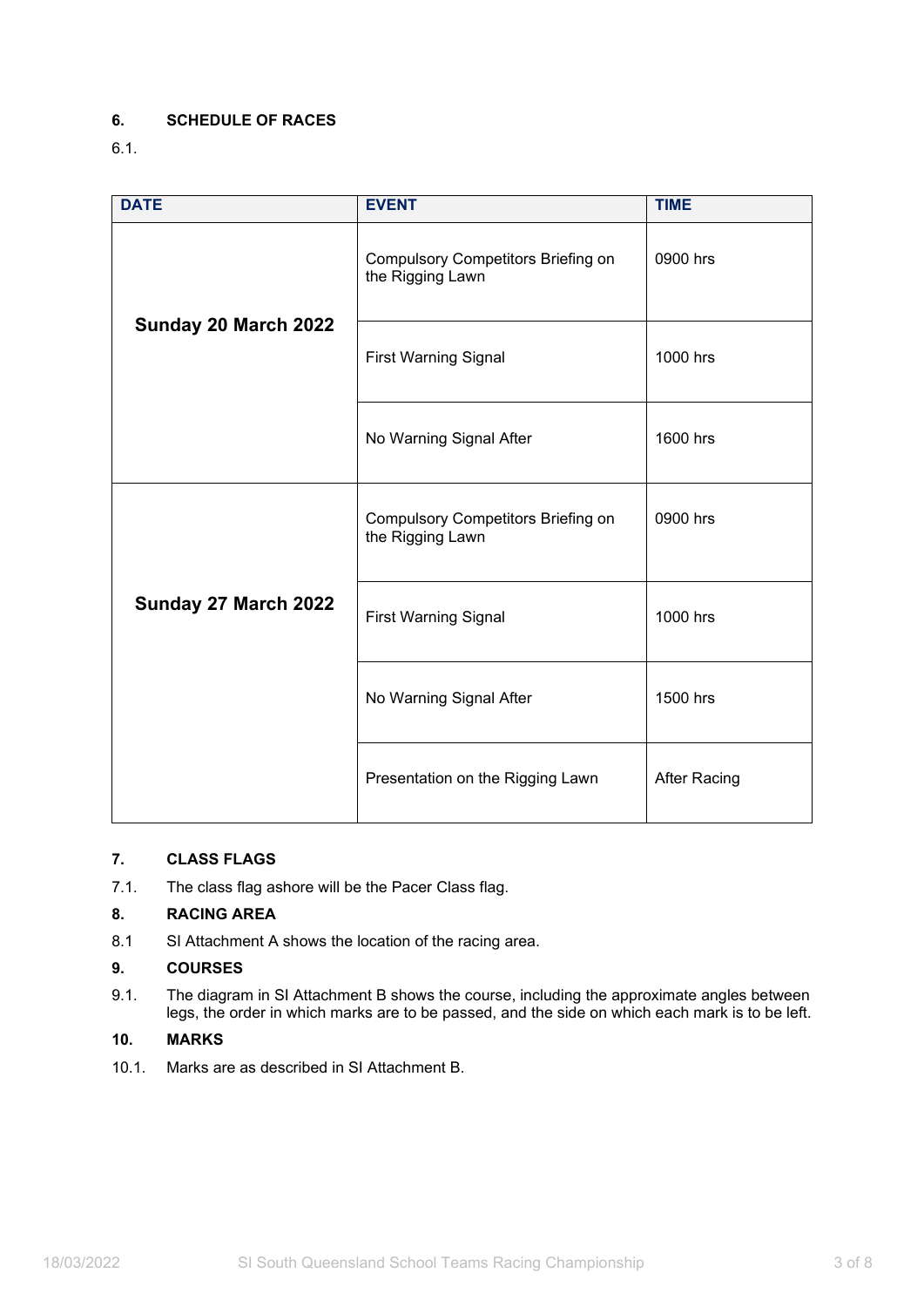#### **11. THE START**

- 11.1. Races will be started as described below. This changes RRS 26.
	- 11.1.1. Audible signals shall govern the start.
	- 11.1.2. The race number shall be displayed on the start boat prior to the warning signal.
	- 11.1.3. The starting sequence shall be:

| <b>SIGNAL</b>  | <b>TIME BEFORE START-</b><br><b>ING SIGNAL</b> | <b>SOUND SIGNAL</b> | <b>VISUAL INDICATION</b><br><b>FLAGS</b> |
|----------------|------------------------------------------------|---------------------|------------------------------------------|
| Warning        | 3 Minutes                                      | 3 Long              | 3 Blue Flags                             |
| Preparatory    | 2 Minutes                                      | 2 Long              | 2 Blue Flags                             |
| One (1) Minute | 1 Minute                                       | 1 Long              | 1 Blue Flag                              |
|                | 30 Seconds                                     | 3 Short             |                                          |
|                | 20 Seconds                                     | 2 Short             |                                          |
|                | 10 Seconds                                     | 1 Short             |                                          |
|                | 5 Seconds                                      | 1 Short             |                                          |
|                | 4 Seconds                                      | 1 Short             |                                          |
|                | 3 Seconds                                      | 1 Short             |                                          |
|                | 2 Seconds                                      | 1 Short             |                                          |
|                | 1 Second                                       | 1 Short             |                                          |
| <b>Start</b>   | 0 Seconds                                      | 1 Long              | All Blue Flags Lowered                   |

- 11.1.1. Signals shall be timed from the beginning of the sound signal.
- 11.1.2. Failure to hear the signal shall not be grounds for redress. This changes RRS 60.1(b).
- 11.1.3. Visual indication flags shall be raised and lowered from the start boat to indicate the time before the start. Failure or mistiming of an indication flag shall not be grounds for redress. This changes RRS 60.1(b).
- 11.2. The starting line is between a staff displaying an orange flag on the signal vessel at the starboard end and the course side of the port-end starting mark.
- 11.3. [DP] [NP] Boats whose warning signal has not been made shall avoid the starting area during the starting sequence for other races.
- 11.4. If any part of a boat's hull is on the course side of the starting line at her starting signal and she is identified, the race committee will attempt to hail her sail number. Failure to hail her number, failure of her to hear such a hail, or the order in which boats are hailed will not be grounds for a redress for request. This changes RRS 62.1(a).
- 11.5. A boat that does not start within two minutes after her starting signal will be scored Did Not Start without a hearing. This changes RRS D3.

#### **12. THE FINISH**

12.1. The finishing line is between a staff displaying a blue flag on the finishing vessel at the starboard end and the course side of the port end finishing mark.

#### **13. TIME LIMITS**

13.1. Boats not finishing within 5 minutes of the first boat shall be scored DNF without a hearing. This changes RRS 35 and D3.

#### **14. HEARING REQUESTS**

14.1. Boats intending to protest or seek redress other than under RRS D2.2(a) shall notify the race committee or the umpires of that intent immediately on completion of that race including the type of redress being sought.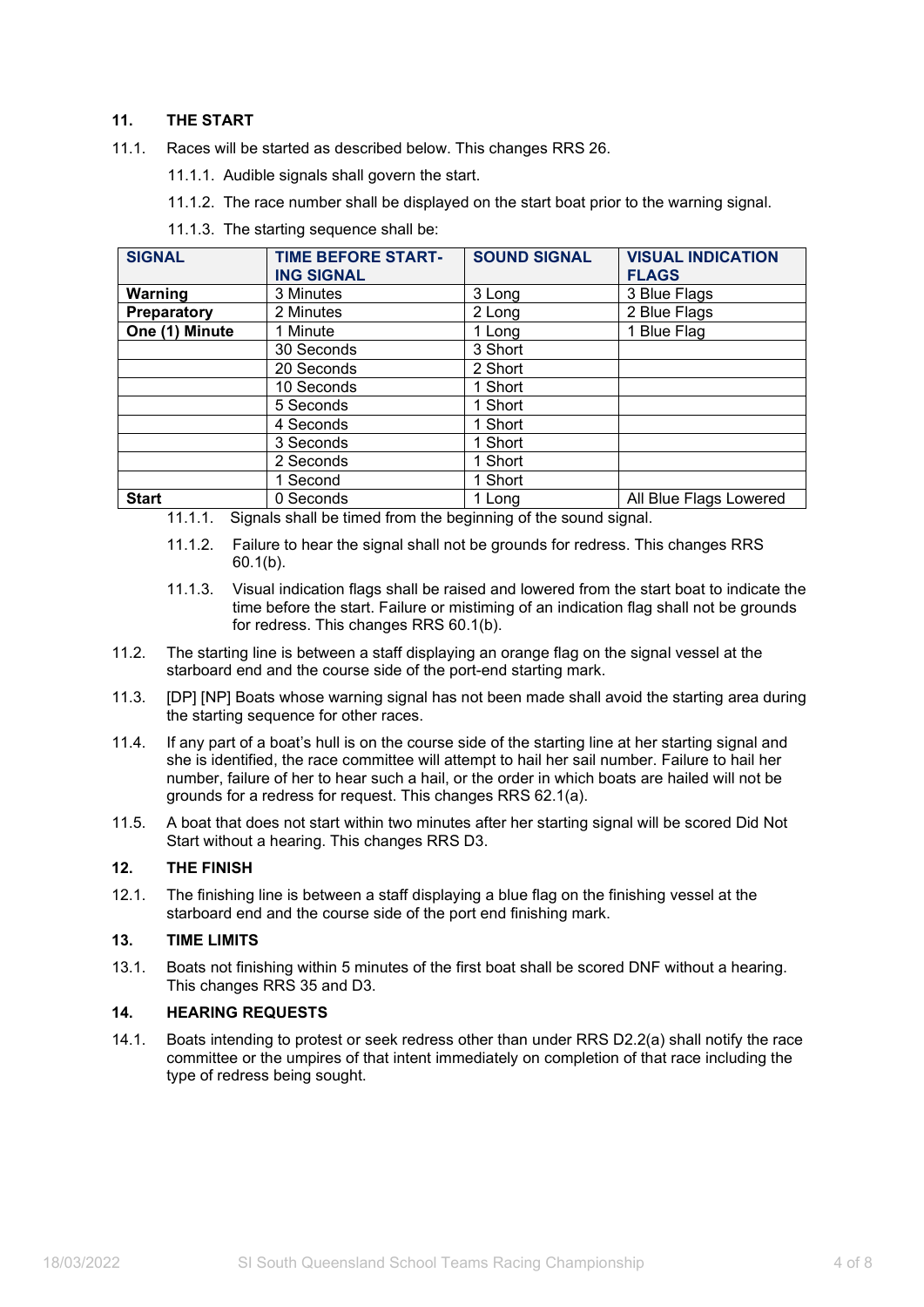#### **15. SCORING**

- 15.1. Racing shall be in a round robin format.
- 15.2. Scoring shall be as per RRS Appendix D.
- 15.3. The Organising Authority reserves the right to alter the format at any time.

#### **16. [DP] [NP] SAFETY REGULATIONS**

- 16.1. Competitors shall comply with the following requirements within and in the vicinity of Manly Boat Harbour:
	- 16.1.1. All boats shall keep to the right side of the channel when entering and exiting Manly Harbour.
	- 16.1.2. Once outside the Manly Boat Harbour, competitors are to, as soon as possible, stay outside of the main channel, keeping clear of powered vessels.

#### **17. EQUIPMENT AND MEASUREMENT CHECKS**

17.1. A boat or equipment may be inspected at any time for compliance with the class rules, notice of race and sailing instructions.

## **18. OFFICIAL VESSELS**

18.1. Official vessels will be identified by displaying a white flag or sticker with black letters 'RC' or 'J' or white flag with red letters 'MEDIA'.

#### **19. [DP][NP] SUPPORT TEAMS**

- 19.1. No support or coach boats are allowed within 50 metres of the course, unless asked to assist by the race officer. The penalty for failing to comply with this requirement shall be at the discretion of the Jury and may result in the disqualification of all boats associated with the offending coach boat.
- 19.2. In the event of extreme conditions, all Patrol and Support boats are to follow the requests of the Race Committee on VHF Channel 77.
- 19.3. Speed around the course shall be kept to a minimum with the boats engine to be in NEUTRAL when around sailors/people in the water.
- 19.4. Maximum speed whilst in the Harbour shall be 6 knots except in emergency situations.
- 19.5. In the case of a medical emergency, the vessel offering the First Aid, shall report the details to the Sailing Office on VHF Channel 77 "RQ77" and proceed to the "Fuel Pontoon" where RQYS Staff shall be on hand to assist.
- 19.6. Support Vessels may not be launched from the "Main RQYS Ramp" or Ramp 4 (across the road from the look out) while competitors are launching / retrieving.
	- 19.6.1. The Organising Authority may restrict ramp access further.
	- 19.6.2. Alternative ramps include the marina yard ramp (when open) or the public ramp adjacent to the club.

#### **20. TRASH DISPOSAL**

20.1. Trash may be placed aboard official or support person vessels.

#### **21. BERTHING**

21.1. [DP][NP] The Organising Authority may restrict the areas in which vessels may rig/de-rig and launch.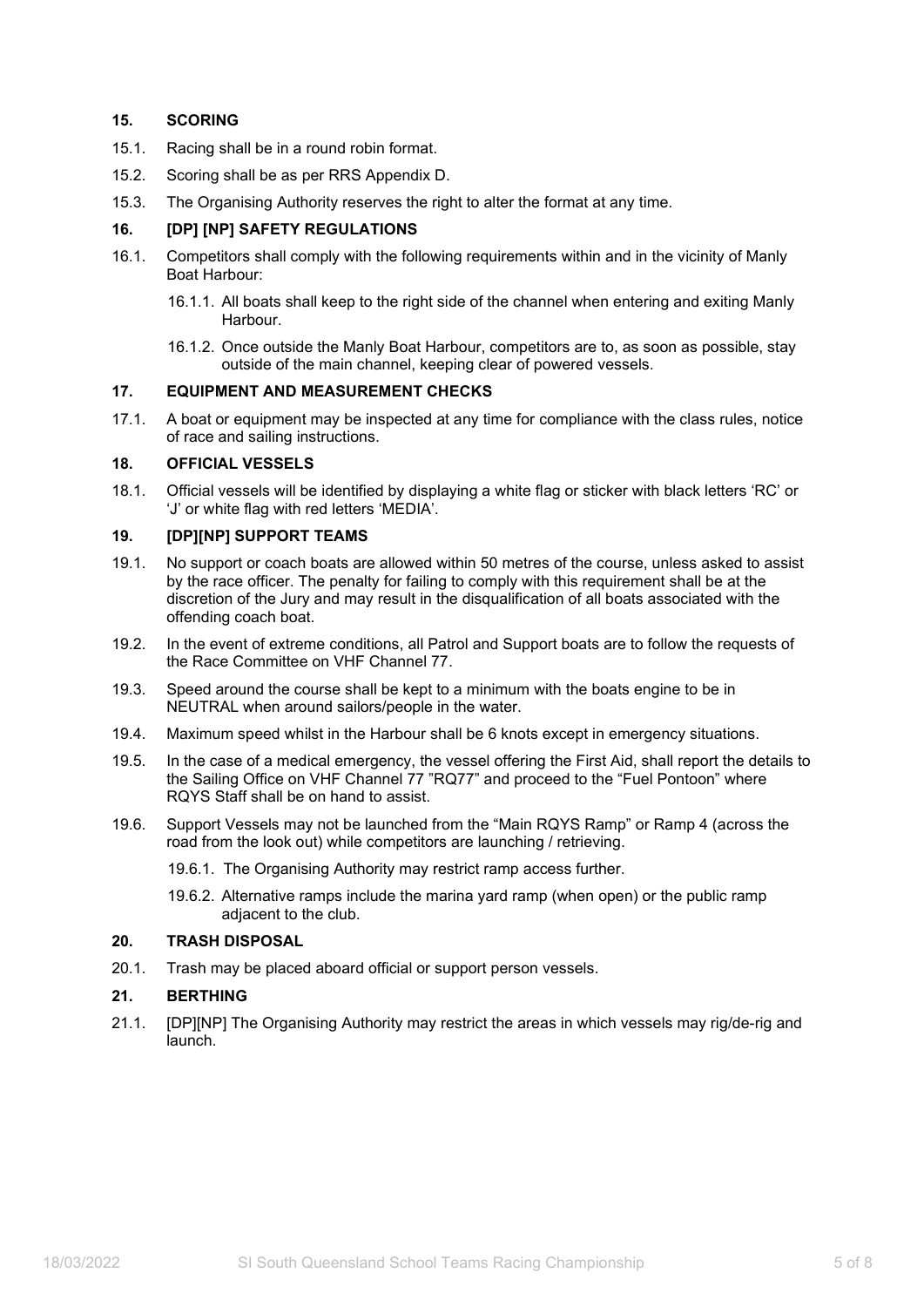## **22. PRIZES**

22.1. Prizes will be given as follows:

South East Queensland School Team Sailing Championship Winning Team - The Norman Sherwood Perpetual Trophy

Medallions for 1st, 2nd and 3rd for each competitor in the team and one (1) trophy for the school.

22.2. Prizes will be distributed at the discretion of the organising authority and may vary depending on the number of entries.

#### **23. RISK STATEMENT**

23.1. RRS 3 states: 'The responsibility for a boat's decision to participate in a race or to continue to race is hers alone.' By participating in this event each competitor agrees and acknowledges that sailing is a potentially dangerous activity with inherent risks. These risks include strong winds and rough seas, sudden changes in weather, failure of equipment, boat handling errors, poor seamanship by other boats, loss of balance on an unstable platform and fatigue resulting in increased risk of injury. **Inherent in the sport of sailing is the risk of permanent, catastrophic injury or death by drowning, trauma, hypothermia or other causes.**

#### **24. INSURANCE**

24.1. Each participating boat shall be insured with valid third-party liability insurance with a minimum cover of \$10,000,000AUD per incident or the equivalent.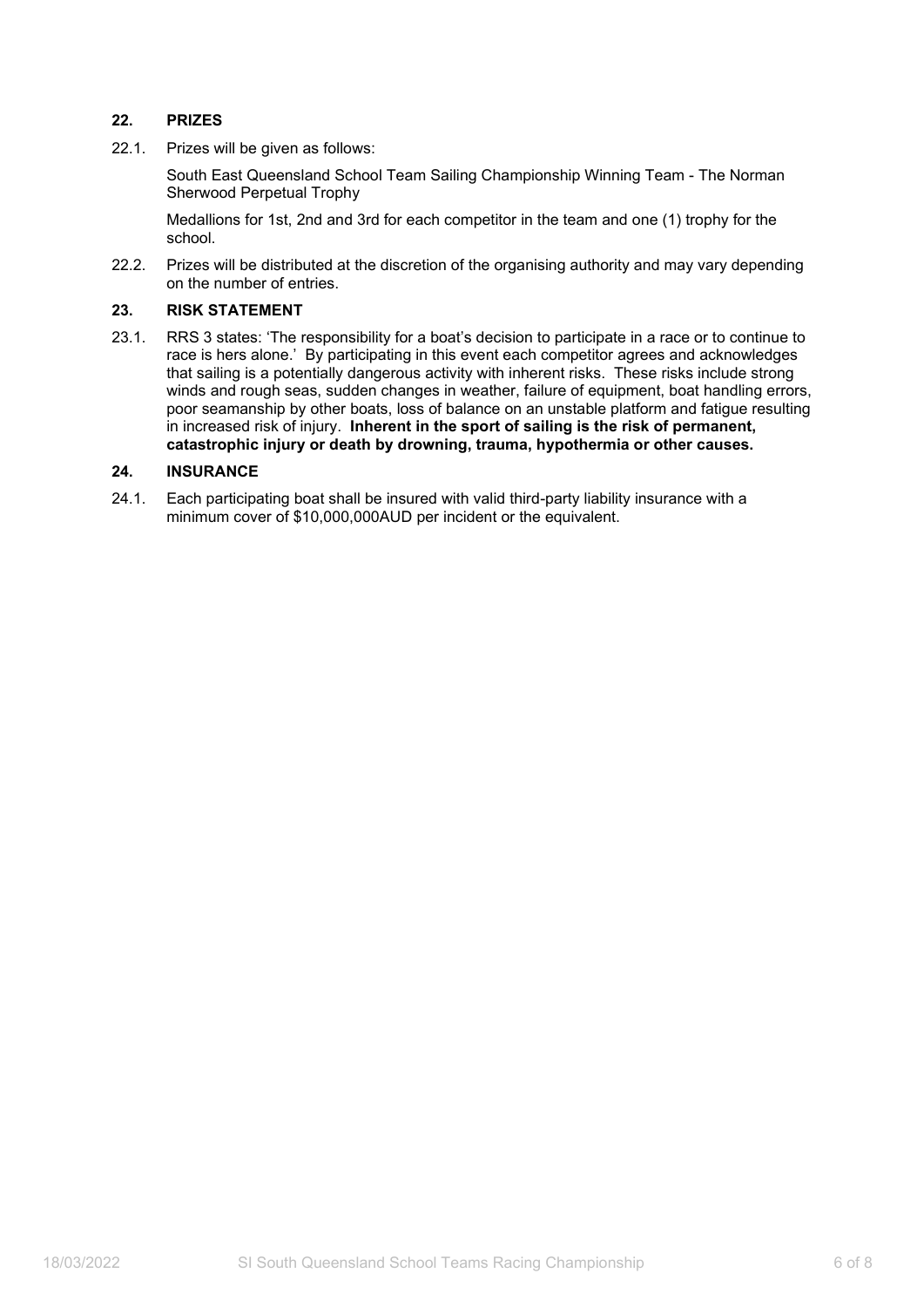## **SI ATTACHMENT A**